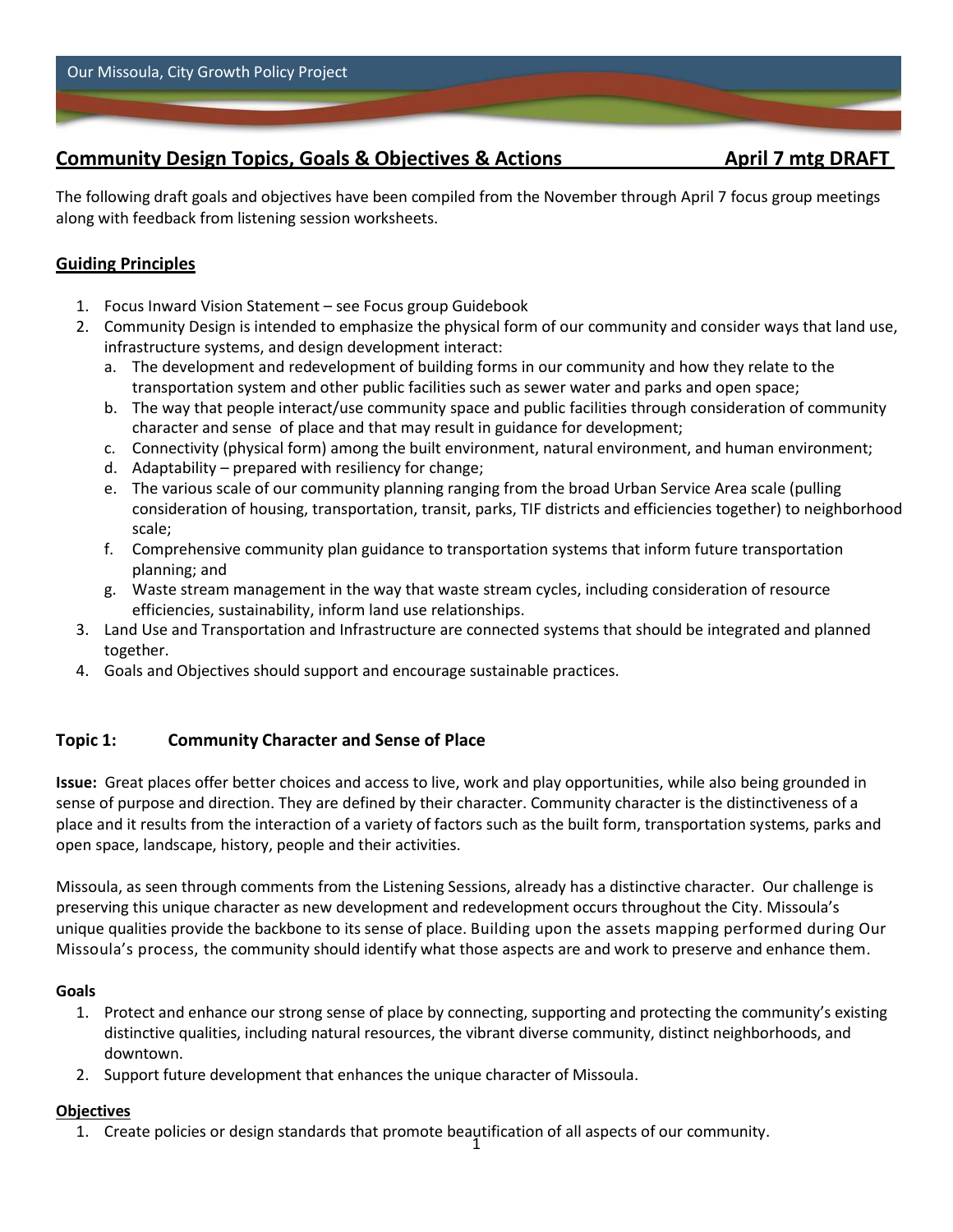#### Our Missoula, City Growth Policy Project

- 2. Support pedestrian-scale design that encourages non-motorized transportation and social interaction, especially in areas of the City that are now predominantly vehicular-oriented (e.g., Brooks Corridor).
- 3. Support cohesive, distinctive, and diverse neighborhoods through residents' involvement and planning.
- 4. Support the design and maintenance of community gathering spaces that encourage public use and social interaction.
- 5. Use overlay zones to promote how development looks and interacts with the street system, higher density housing on transit corridors, and urban design to de-emphasize parking and emphasize pedestrian scale development.
- 5. E ncourage redevelopment of downtown properties consistent with the downtown plan.
- 6. Promote green space and the urban forest areas, restoration of riparian restoration, and development of community gardens.
- 7. Integrate community gardens into neighborhoods.
- 8. Support programs that require the use of recycled & sustainable building materials.
- 9. Identify ways to plan for the effects of climate change on the community character and sense of place.
- 10. Develop policies to support local businesses by actively discourage big chains and box stores.
- 11. Encourage neighborhood plans based on historic design patterns that unify neighborhood and foster a sense of belonging.
- 12. Encourage the design and implementation of projects that inspire both residents and visitors to explore and learn about Missoula's unique character and history.
- 13. Preserve unique character of Missoula's setting by highlighting mountain views and river access.
- 14. Support the development of venues for community events and link these to economic development efforts.

#### **Actions**

- 1. Provide incentives to encourage redevelopment of downtown properties consistent with the downtown plan.
- 2. Incent mixed-use development so that residences are within walking distance to grocery stores and other basic necessities.
- 3. Incent garden space in new multi-dwelling development.
- 4. Develop and implement community design standards through an open community process to retain and enhance Missoula's unique character.
- 5. Develop design standards for higher density in-fill projects that are designed to be compatible with the character of the surrounding neighborhood and identify examples of exemplary projects to illustrate design concepts.
- 6. Develop design standards for big box stores that add value and character to the community
- 7. Develop neighborhood plans based on historic design patterns that unify neighborhood and foster a sense of belonging.
- 8. Enhance "civic" spaces for public gathering downtown.
- 9. Develop a fair, thorough and open community process for the community to express ideas to the City.
- 10. Conduct workshops and seminars on place making and creating a sense of place through new developments

## **Topic 2: Land Use**

**Issue:** Cities should be resilient to emerging needs and changing demographics. Accordingly, Missoula should be ready with innovative planning tools, regulatory responses and comprehensive approaches to growth and development that provide direction, predictability and some flexibility for the future. To move forward, Missoula should look inward at the services and qualities currently available and make the best choices for potential changes while honoring existing community assets. This inward focus encourages new growth in the direction of existing infrastructure, neighborhoods and public services, which ensures a community that uses resources - from water to fuel to public funds – wisely. Land use regulations should reflect and support the directions of this growth policy.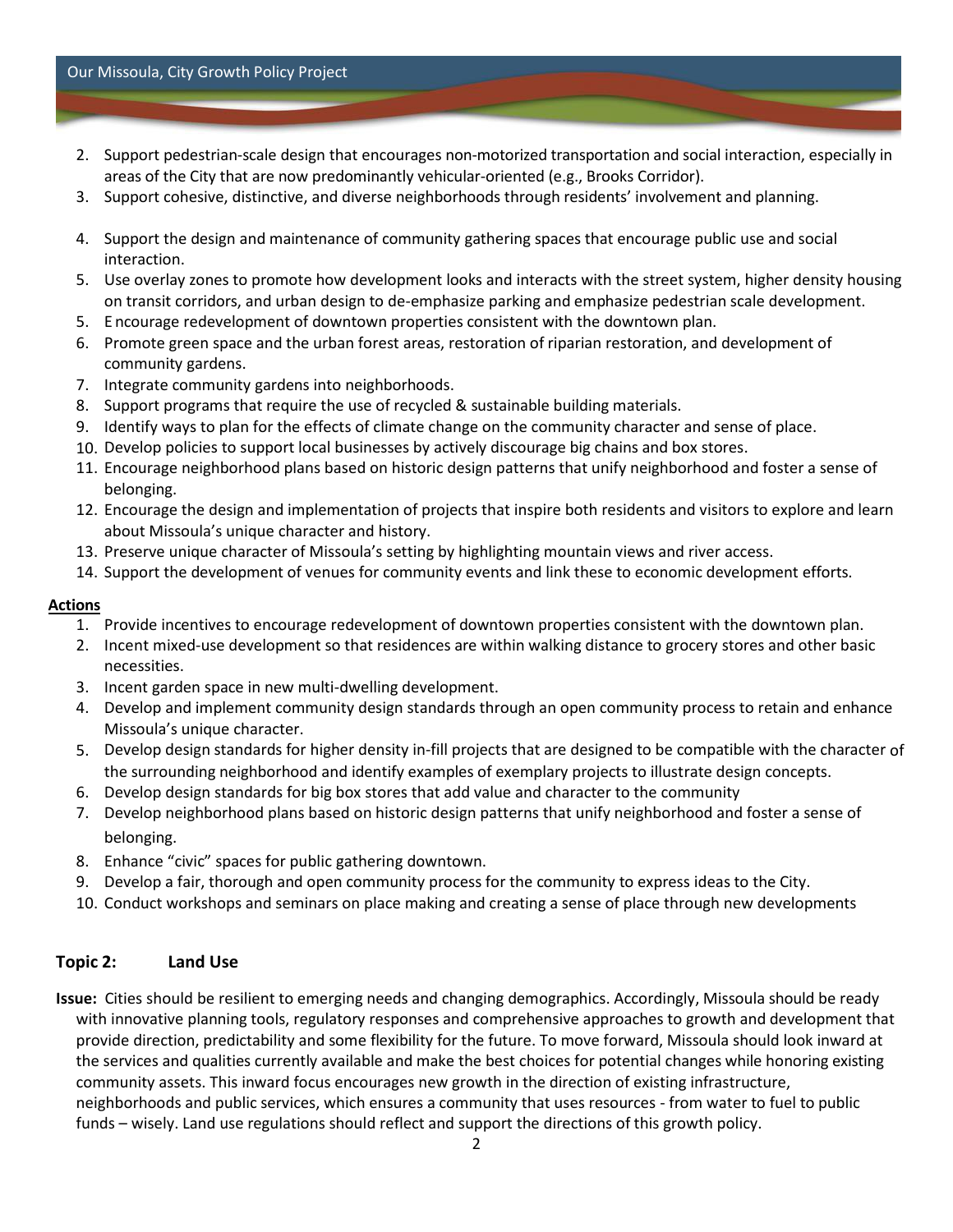Our Missoula, City Growth Policy Project

- **Issue:** Sprawl is straining existing infrastructure and services. The best interest of the city overall should be considered when considering development proposals including the extent of service and infrastructure needed, impacts to resources, and support of existing community character. Use of existing developable and re-developable areas within the City (areas that already receive municipal services) lowers costs. Residents value their existing residential neighborhoods, so preserving living areas is also important. There is a need to plan for growth and discourage sprawl especially if it lacks the distinctive character of Missoula.
- **Issue:** There are currently a number of underutilized commercial and industrial spaces in the City. These are opportunities for future redevelopment and reuse that help to reduce the carbon footprint. The City should encourage and plan for this type of redevelopment.

#### **Goals**

- 1. Land use regulations that reflect new building trends and best practices for the 21<sup>st</sup> century while also protecting our common values and encouraging new growth in the direction of existing infrastructure and public services.
- 3. A proactive plan for the development of future infrastructure.
- 4. A more compact development pattern.
- 5. A transportation system planned in concert with land use goals.

#### **Objectives**

- 1. Preserve and enhance existing neighborhoods and open space
- 2. Encourage growth in the urban core.
- 3. Encourage integration of living and working spaces, and other flexible and sustainable development patterns.
- 4. Develop annexation policies that are not solely financial but that consider plan goals.
- 5. Require development to pay for its proportional share of services and infrastructure.
- 6. Encourage agricultural land use preservation.
- 7. Update regulations to support the future of agriculture in the City of Missoula.
- 8. Develop transit oriented development (TOD) policies and zoning that promote efficient transportation systems and high density land use patterns along transit corridors and major transportation corridors..
- 9. Encourage development that provides housing for all income levels.
- 10. Align policies and develop strategies to encourage repurposing commercial or industrial buildings and land.
- 11. Repurposed existing structures should accommodate a mix of uses including housing, neighborhood centers, civic space, reclaimed landscaping, and commercial opportunities.
- 12. Encourage developers to provide incentives that reduce reliance on SOV transportation.
- 13. View parking as a system that reflects future land use needs.
- 14. Ensure the entire community remains bikeable and walkable.
- 15. P arking strategy that supports a more compact development pattern.

#### **Actions**

- 1. Develop design standards for higher density in-fill projects that are designed to be compatible with the character of the surrounding neighborhood and identify examples of exemplary projects to illustrate design concepts.
- 2. Educate the community about the benefits of infill development.
- 3. Incentivize development on vacant or under-utilized property, particularly housing in downtown.
- 4. Host round table discussions with housing developers to determine the barriers to developing housing in the downtown area.
- 5. Develop community design standards to preserve and enhance Missoula's character.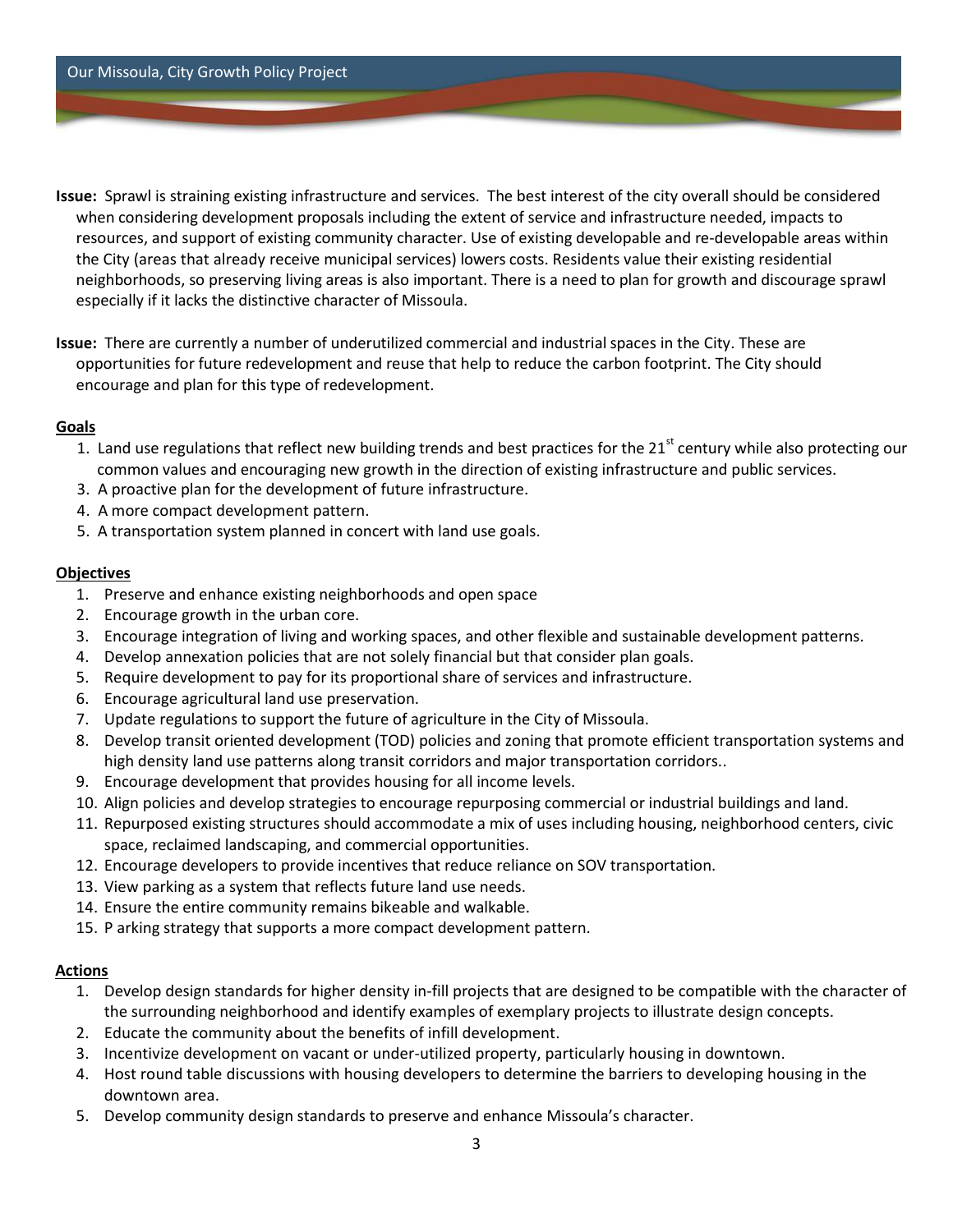- 6. Develop neighborhood plans based on neighborhood character and history.
- 7. Update impact fees to cover full impact of development.
- 8. Articulate an annexation policy that identifies growth areas in the urban fringe, establishes zoning for these areas, imposes city development standards and provides for the cost of providing services in these areas.
- 9. Establish an urban growth boundary to concentrate development inwards, limit sprawl, and plan for annexations.
- 10. Amend development regulations to allow for innovative development designs and growth in 21st century (contemporary) industries.
- 11. Develop new parking standards that reduce parking ratios, incentivize reduced parking supply and demand, support compact development, and recognize future land use needs.
- 12. Amend subdivision regulations to protect our common values including open space, agricultural heritage, and connection to local food access.
- 13. Incentivize infill development that is close to existing infrastructure and that can utilize non-motorized and public transportation facilities.
- 14. Increase accessibility by adopting updated ADA requirements and design features in new construction.
- 15. Incentivize new development and redevelopment that implements safety designs.
- 16. Incentivize development near existing infrastructure.
- 17. Compile good examples of medium-high density residential projects and mixed-used projects that fit in with the character of the surrounding neighborhood and create a sense of place.
- 18. Identify commercial areas that could be repurposed.
- 19. Institute consistent, transparent and streamlined development review processes
- 20. Review permitting fees routinely, and keep competitive with other urban areas in the state
- 21. Implement more neighborhood conservation overlay options.
- 22. Enforce building and property maintenance code for rental properties.
- 23. Adopt design standards and design review for commercial buildings.
- 24. Revise regulations to encourage non-traditional housing developments such as cottage homes, small lots and neighborhood PUDs.
- 25. Revise regulations to require construction meets accessibility and visitability standards.
- 26. Adopt form-based zoning standards for use in appropriate areas.
- 27. Revise CBD zoning to allow for higher building heights and reduced parking.
- 28. Create a transition zone between the CBD and neighborhoods.
- 29. Reduce parking requirements and offer other incentives for developing multi-family on appropriate transit corridors.
- 30. Amend regulations to prohibit high density residential use in commercially zoned areas not near services for residents and that depletes commercial land stock.
- 31. Recommend that City and County staff meet at least quarterly to coordinate annexation issues.
- 32. Articulate an annexation policy that identifies what annexations are being contemplated and how they fit with the focus inward policy.
- 33. Meet periodically with development community to discuss issues and promote higher standards for design.
- 34. Coordinate with the University of Montana on planning issues especially the relationship between downtown and campus.
- 35. Coordinate with the County on fairground planning.
- 36. Provide financial incentives to make mixed-use downtown projects feasible.
- 37. Provide financial incentives to off-set the cost of developing brownfields and redevelopment of older commercial properties.
- 38. Investigate revenue bonds, tax increment financing and other funds for another downtown parking garage
- 39. Conduct analysis to identify parcels that could be rezoned to accommodate higher density multi-family development.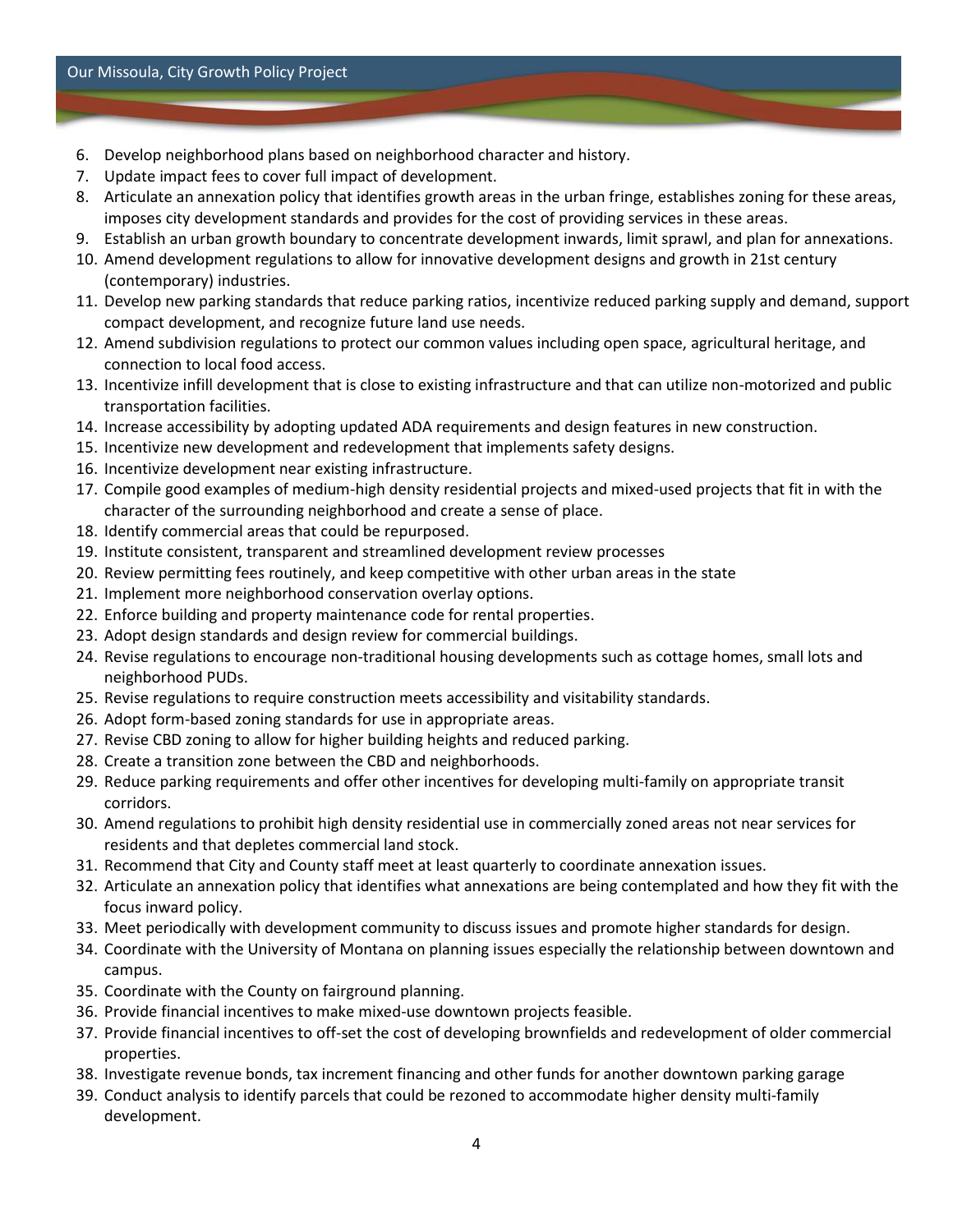- 40. Establish a process to update neighborhood plans and to support planning efforts by neighborhood councils.
- 41. Update park plan and coordinate with open space planning, greenbelts, and sustainability goals
- 42. Adopt an agricultural land preservation ordinance.

#### **Topic 3: Transportation**

**Issue:** Transportation of people and goods plays an important role in the overall design of a community. People lead healthier, more active lives if the community is built to facilitate safe and diverse modes of transportation, including walking, biking and public transit as complements to the existing network of roads that support motor vehicle travel and transport of goods. Missoula has a good bike and pedestrian trail system and with good access; yet, existing gaps in that system currently limit bike and walk transportation options. Missoula's challenge is to continue to safely strengthen its bike and pedestrian infrastructure, while actively supporting public transit, and maintaining and enhancing the existing network of roads.

#### **Goals**

- 1. A connected, efficient, safe, and attractive transportation system.
- 2. A diversity of transportation options that promote healthy lifestyles and reduce reliance on automobiles.

#### **Objectives**

- 1. Develop a robust, thoughtful transportation system that reduces driving through the use of well designed, planned and integrated streets, pedestrian facilities and public transportation options.
- 2. Develop policies and support infrastructure that promote the use of active transportation (walking, biking or public transportation, etc.) and discourage the use of single occupancy vehicles (SOV's).
- 3. Determine the current benchmark of total "Vehicle Miles Traveled" and establish a target to limit growth or reduce VMTs.
- 4. Emphasize transportation network safety and livability over capacity.
- 5. Consider individual transportation needs and options and ensure local and national (broader) travel options are available.
- 6. Maintain and increase bike-ability between and among neighborhoods and commercial centers.
- 7. Establish connectivity in the trail system where links are missing in order to improve ease of their use and provide direct routes to all parts of Missoula.
- 8. Develop design standards and pedestrian friendly infrastructure that promotes the safety of bikers and pedestrians and decreases conflicts with motor vehicles.

#### **Actions**

- 1. Adopt programs that promote more transit alternatives and different modes of travel.
- 2. Develop a bike share system to encourage bicycling
- 3.
- 4. Identify and strive for a mode split that decreases single occupant motor vehicle trips significantly by 2030.
- 5. Identify and strive for a measured goal that increases non-motorized trips significantly by 2030.
- 6. Prioritize bicycle and pedestrian transportation safety features with the goal of zero traffic fatalities and severe injuries (consistent with Community Safety Transportation Planning Goal).
- 7. Develop individual non-polluting on-demand transportation alternatives that would allow access to a majority of residents within ¼ mile walking distance.
- 8. Support and plan for active transportation options such as walking and biking.
- 9. Prioritize safety in the design of the overall transportation network.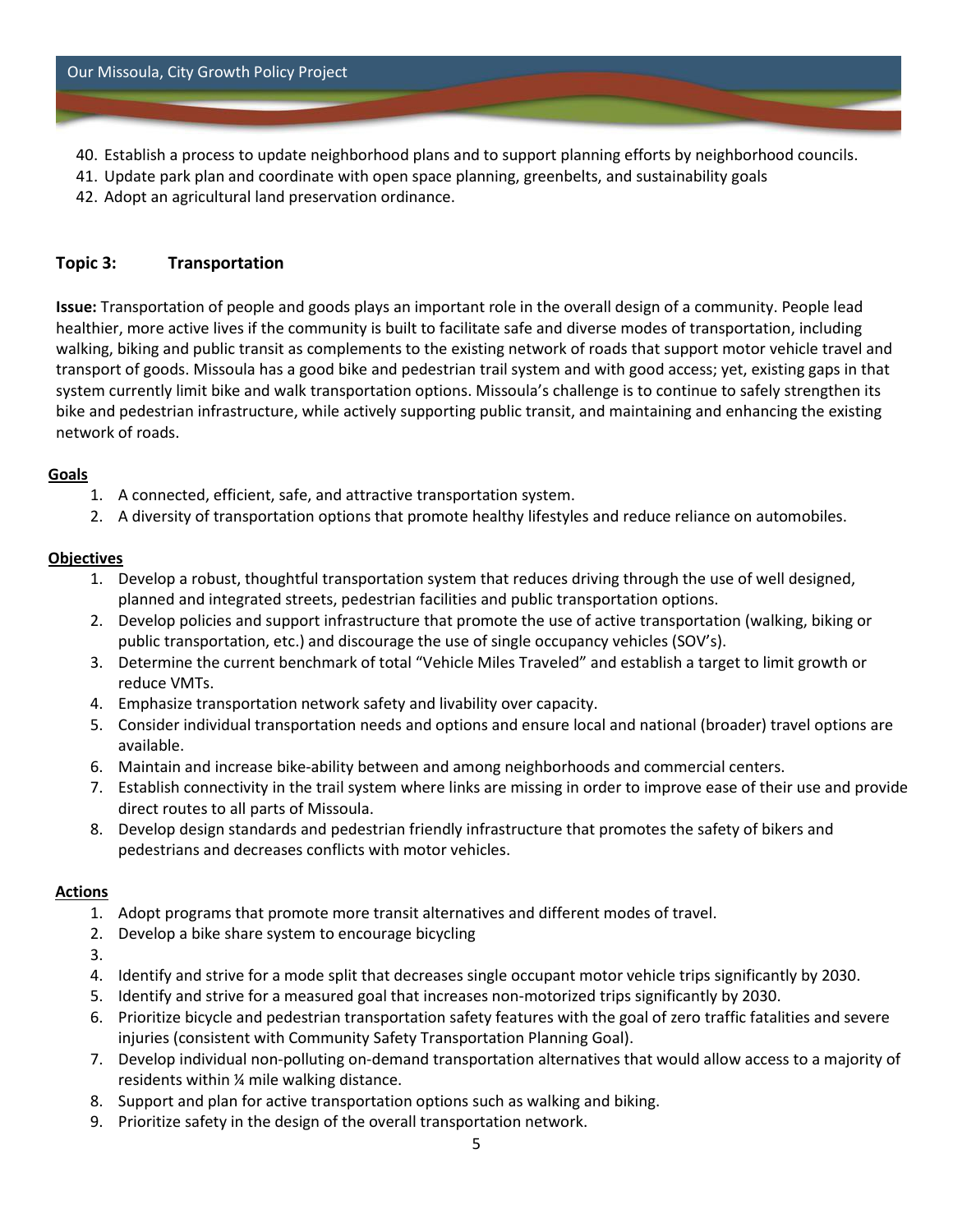- 10. Support a system of complete streets in all neighborhoods.
- 11. Establish safe pedestrian and bicycle crossings in high traffic areas.
- 12. Provide safe connections to schools and play areas.
- 13. Require "complete streets" standards for all new roadway improvements.
- 14. Build support for transit through informational materials that document the long-term benefits of transit
- 15. Work with employers on an outreach campaign to promote alternative transportation to work such as transit, biking, walking and car pooling
- 16. Educate citizens on bike laws, trail laws, etc.
- 17. Develop a policy and cap on VMT thresholds, goals for reducing VMT; monitor traffic projections —especially assumptions for long range and large scale models
- 18. Investigate feasibility of alternative transportation such as a light rail, trolley or tram system.
- 19. Coordinate with Mountain Line transit on expansion of transit routes, hours of operation, fees, financing, and para-transit services.
- 20. Work with partners to create a car and/or bike share program.
- 21. Implement Missoula Active Transportation Plan.
- 22. Implement Transportation Safety Plan.
- 23. Construct roads that assure adequate access for fire and emergency equipment.

## **4: Infrastructure**

**Issue:** It is difficult for many cities across the nation to maintain existing infrastructure. Pressures of growth and sprawl around the City increase the long term maintenance costs for the City. A need for a sustainable, long term solution to maintain and upgrade infrastructure is needed.

#### **Goals**

- 1. Build infrastructure that is sustainable and adaptable.
- 2. Secure locally managed access to water, sewer, energy, waste, and resource management infrastructure.

#### **Objectives**

- 1. The City should maintain existing infrastructure, and prioritize it over new construction..
- 2. Update mitigation impact fees on development so that fees cover the required infrastructure and the real costs of development are reflected.
- 3. Provide infrastructure that supports a more compactly designed community.
- 4. Ensure that all infrastructure aligns with the long term goals expressed in the Growth Policy.
- 5. Strategic investment in infrastructure should:
	- a. Facilitate development where appropriate
	- b. Efficiently use public resources
	- c. Discourage sprawling development
- 6. Encourage development in future growth areas by investing in water and wastewater system improvements in these identified areas.
- 7. Encourage and develop energy infrastructure that shifts supply and demand away from fossil fuels.
- 8. Infrastructure services which are guided by a principle of resource conservation and best practices to mitigate and adapt to climate change.
- 9. Develop the transit system as a community utility or basic infrastructure.
- 10. Prepare for the development of necessary infrastructure to allow the City to meet waste reduction goals.
- 11. Develop higher quality road design and construction standards that also consider various alternative roadway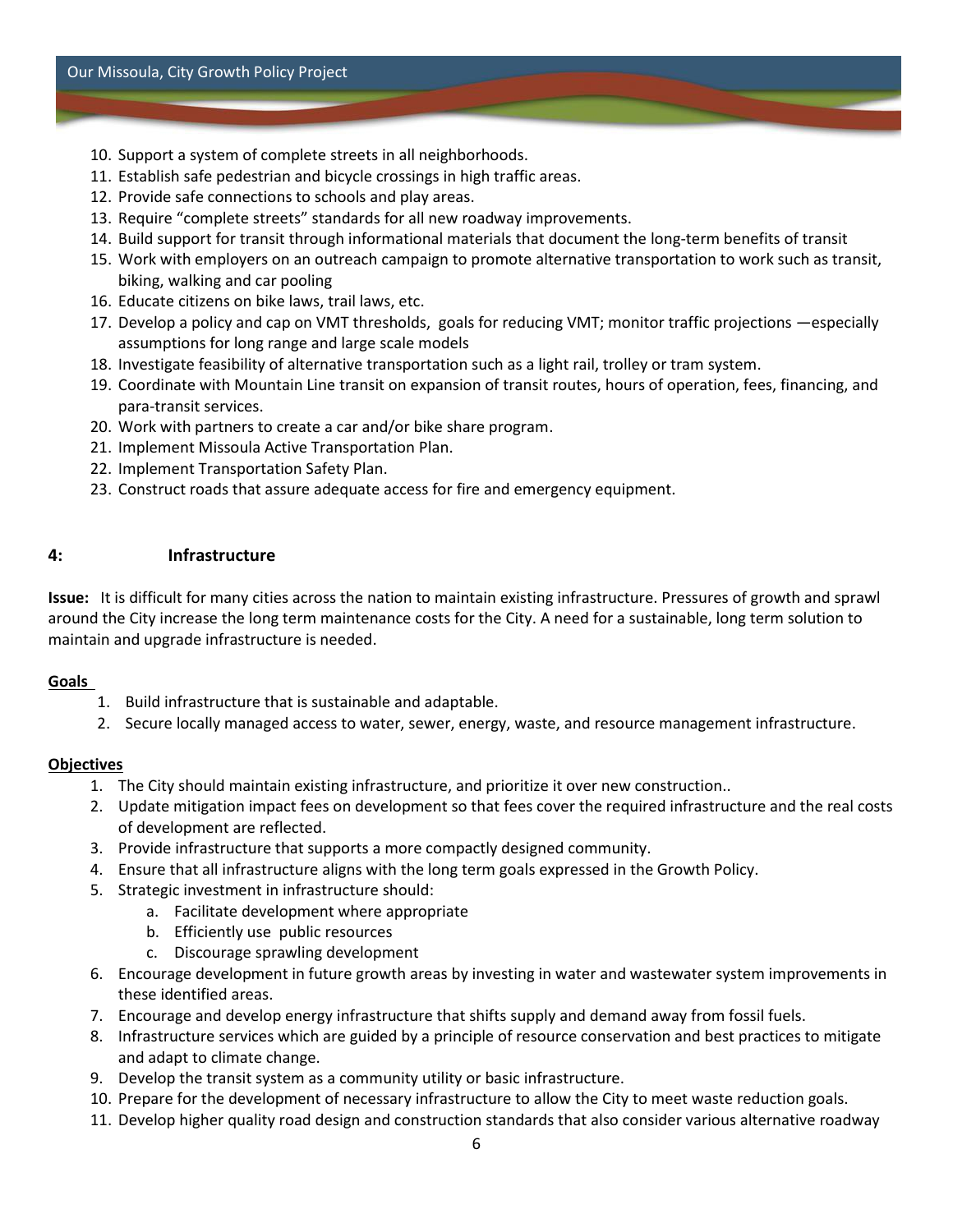Our Missoula, City Growth Policy Project

construction materials.

#### **Actions**

- 1. Update zoning code to require space for recycling in new/redevelopment projects.
- 2. Explore the feasibility of using sustainable building materials in infrastructure projects, such as clay utility pipes and recycled rubber.
- 3. Prioritize funding for infrastructure capital improvements that supports land use and transportation patterns to create a more compactly designed community.
- 4. Coordinate annexation and infrastructure extension policies in developing areas of the urban fringe.
- 5. Prioritize development within urban service boundary before considering expansion of the urban service boundary.
- 6. Review regulations to eliminate barriers to adoption of renewable energy systems
- 7. Investigate financial mechanisms to encourage investments in renewable energy systems. (City should lead by example.) (climate action plan
- 8. Lobby the state to change laws allowing larger renewable energy systems and net zero districts.
- 9. Convene with other Montana cities interested in renewable energy to lobby the PSC to change renewable energy laws.
- 10. Prioritize infrastructure investments to areas targeted for future growth.
- 11. Change the current policy to extend sewer to areas outside of city so residents in these areas pay for city services as part of the development agreement to annex and extend services.
- 12. Prioritize sidewalk investments that improve walkability and safety by constructing sidewalks where there are gaps in the system.
- 13. Use financing mechanisms such as special improvement districts to extend sewer to areas that are currently on septic systems
- 14. Using financing mechanisms such as tax increment financing to upgrade infrastructure in redevelopment areas
- 15. Adopt policies, regulations and construction standards to coordinate deployment of broadband infrastructure with road, water and sewer construction projects in order to achieve cost efficiencies
- 16. Support innovative applications such as such as smart grid, smart water, automation, remote monitoring with sensors and big data analysis that can conserve resources.
- 17. Acquire the Missoula land fill.

#### **Topic 5: Natural Areas and Outdoor Recreation**

**Issue:** Missoula has an extensive system of natural, open spaces that provide opportunities to recreate in and around the City. It is important to provide access to and between these important features of the community in a thoughtful, well designed manner. While increasing the connectivity to the natural areas and outdoor recreation, it is also important to ensure that open spaces remain uncluttered and uncrowded.

#### **Goals**

- 1. Recognize and strengthen preservation and responsible access/use of Missoula's outdoor resources.
- 2. Maintain and expand access to Missoula's trails, parks, open space and recreational areas through a connected system.
- 3. Improve the community's urban outdoor amenities, and prioritize the creation of more public spaces (e.g., more plazas downtown, more neighborhood parks).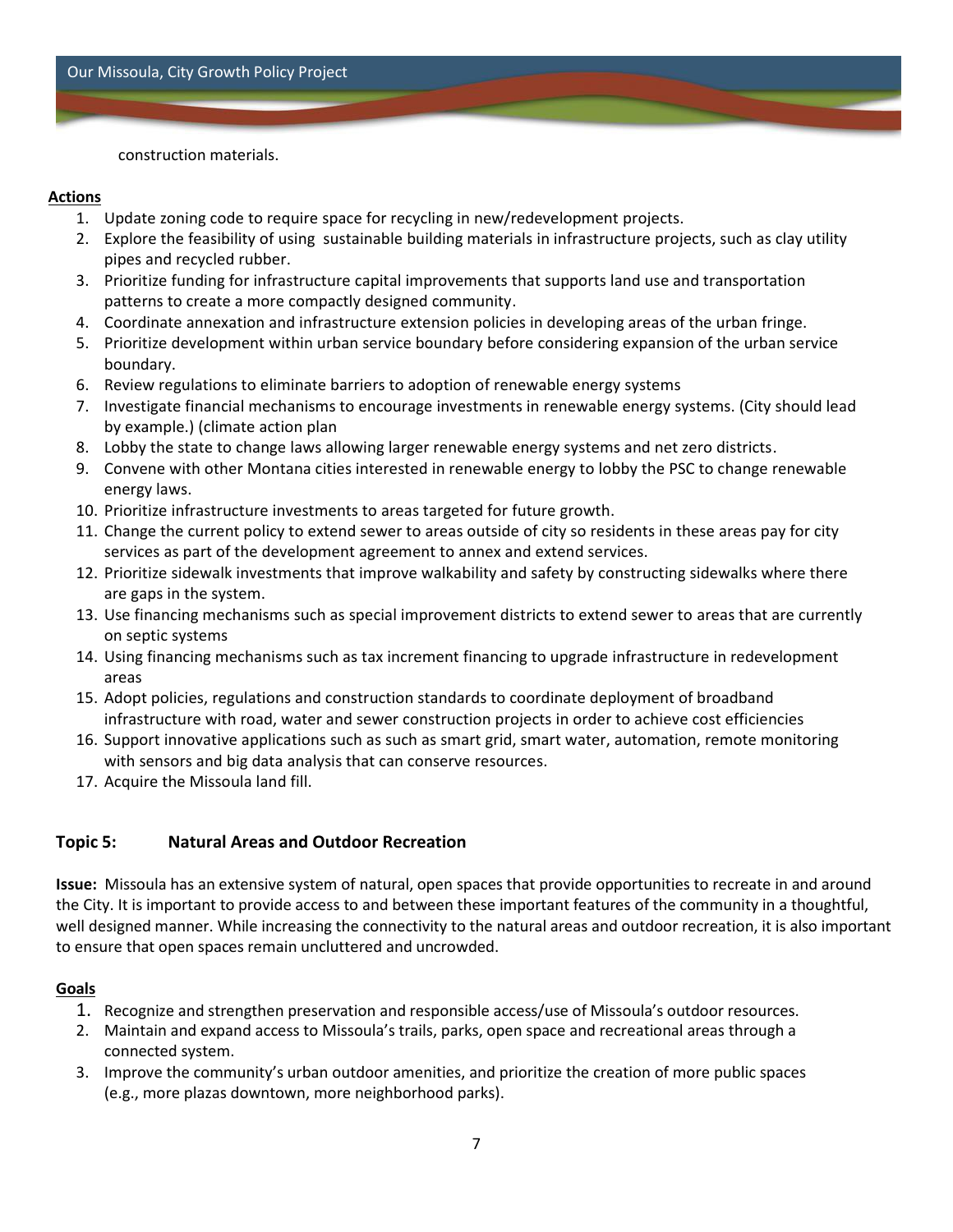#### **Objectives**

- 1. Provide well designed, convenient access to trails, open space, and recreation through connected public transportation system.
- 2. Preserve and protect Missoula's natural resources and natural areas for the entire community.
- 3. Conserve and protect open space and conservation during the development process.
- 4. Mitigate and adapt to climate change.

#### **Actions**

- 18. Improve signage at trails, open space and recreation areas.
- 19. Prioritize and develop standards that preserve and protect Missoula's natural resources and natural areas.
- 20. Create incentives for conserving ad protecting open space and conservation during the development process.
- 21. Create policy that mitigates and adapts to climate change.
- 22. Provide conveniently located park space for all neighborhoods, and
- 23. Review existing parks and improve access where needed.
- 24. Provide connectivity between parks through trails and greenways systems.
- 25. Develop a master plan for public gathering spaces and outdoor amenities.
- 26. Hold community design charrettes to get public input into a master plan for public gathering spaces and outdoor amenities.
- 27. Review existing neighborhood plans for opportunities to develop outdoor amenities and public gathering spaces.

## **Topic 6: Affordable Housing Opportunities**

**Issue:** Opportunities for housing to meet the needs of a variety of people is key to a successful city. In Missoula, about half of the working population cannot afford to buy a home. In addition, demand for smaller, more easily maintained housing options that are close to services has grown due to demographic changes, energy costs, climate change, and more. It is important to have a diverse selection of housing integrated throughout the City including affordable housing options near the urban core where there is easier access to the public transportation system, shopping, employment and other basic needs. Consideration should also be given to housing design so that the established character of the community is preserved.

## **Goals**

- 1. Promote opportunities for well-designed affordable housing for all Missoulians.
- 2. Provide opportunities to develop a variety of housing types to meet the needs of a diverse population in regard to age, income, abilities and family size.

#### **Objectives**

- 1. Prioritize policies that incentivize development of affordable housing such as density bonuses, accessory dwelling units (ADUs), land trusts, land use patterns, building types and inclusionary zoning.
- 2. Promote affordable housing in the urban core that avoids pushing people with low to moderate incomes out of the City.
- 3. Develop and provide incentives for energy efficient "above-code" green building and development to reduce developer and owner/tenant costs.
- 4. Encourage redesign of vacant lots in approved subdivision for affordable smaller lot development.
- 5. Promote the development of a range of affordable housing types to meet the needs of different households sizes, age and income levels.